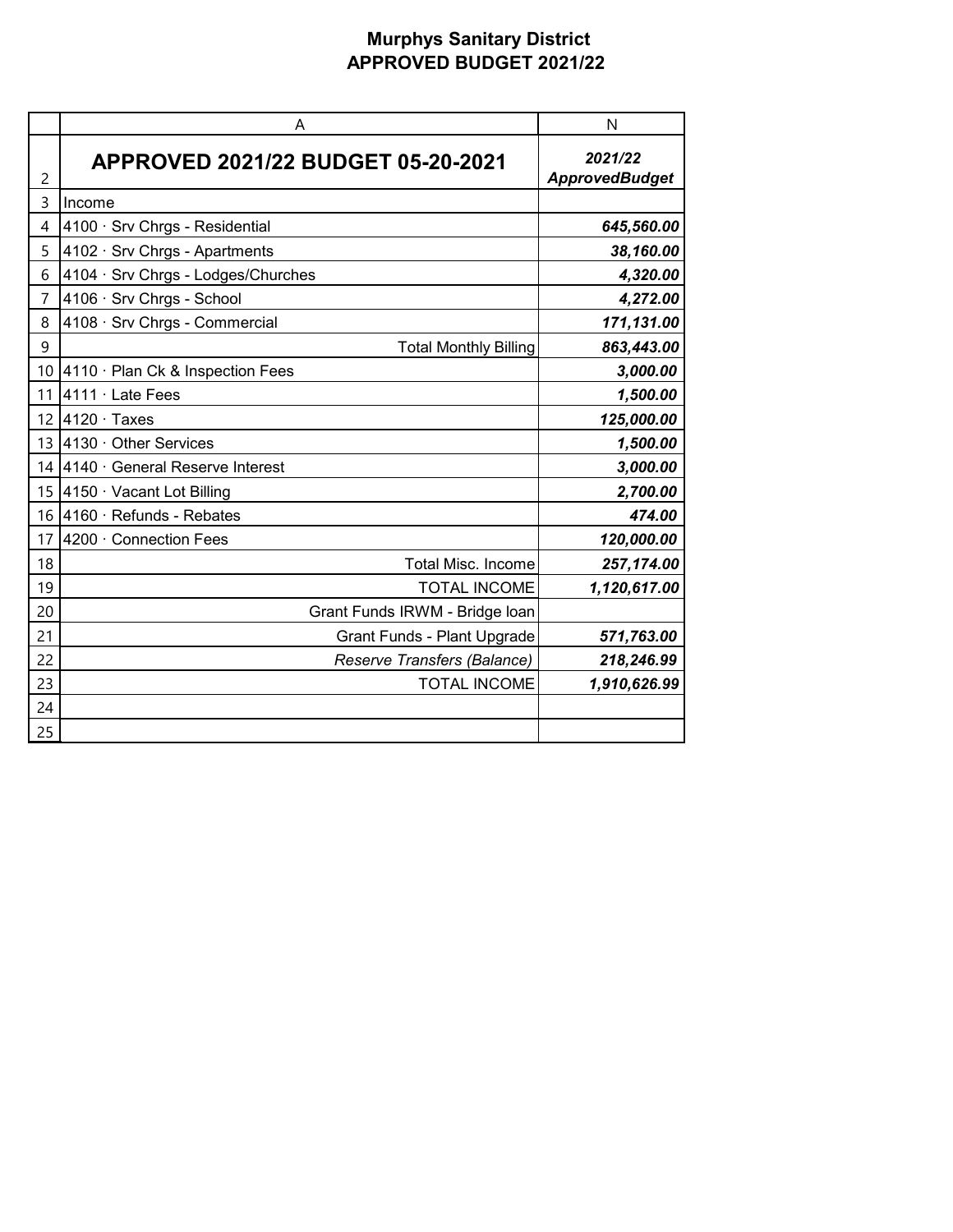|                | A                                             | N                                |
|----------------|-----------------------------------------------|----------------------------------|
| $\overline{2}$ | APPROVED 2021/22 BUDGET 05-20-2021            | 2021/22<br><b>ApprovedBudget</b> |
| 26             | Wages                                         |                                  |
| 27             | 5001.00 · Wages - Operations                  | 190,541.00                       |
| 28             | 5001.50 · Wages - Administration              | 126,203.53                       |
| 30             | 5002.00 Overtime - Operations                 | 6,000.00                         |
| 31             | 5002.50 Overtime - Office                     | 500.00                           |
| 32             | 5005.00 · On-Call Comp - Operations           | 5,200.00                         |
| 33             | <b>Total Wages</b>                            | 328,444.53                       |
| 34             | <b>Employee Benefits</b>                      |                                  |
| 35             | 5010.00 · Health Insurance - Operations       | 81,600.00                        |
| 36             | 5010.50 · Health Insurance Administration     | 26,400.00                        |
| 37             | 5015.00 Accrued Vacation - Operations         | 3,622.00                         |
| 38             | 5015.50 Accrued Vacation - Administration     | 1,701.00                         |
| 39             | 5020.10 · CalPERS Retirement - Catch up (UAL) | 200,000.00                       |
| 40             | 5020.00 · CalPERS Retirement - Operations     | 15,522.77                        |
| 41             | 5020.50 · CalPERS Retirement - Admin          | 9,586.00                         |
| 42             | <b>Total Employee Benefits</b>                | 338,431.77                       |
| 43             |                                               | 666,876.30                       |
| 44             | <b>PR Taxes</b>                               |                                  |
| 45             | 5030.50 · FICA-Medicare                       | 29,510.69                        |
| 46             | 5050.00 · State EDD - Operations              |                                  |
| 47             | 5050.50 · State EDD - Administration          |                                  |
| 48             | <b>Total PR Taxes</b>                         | 29,510.69                        |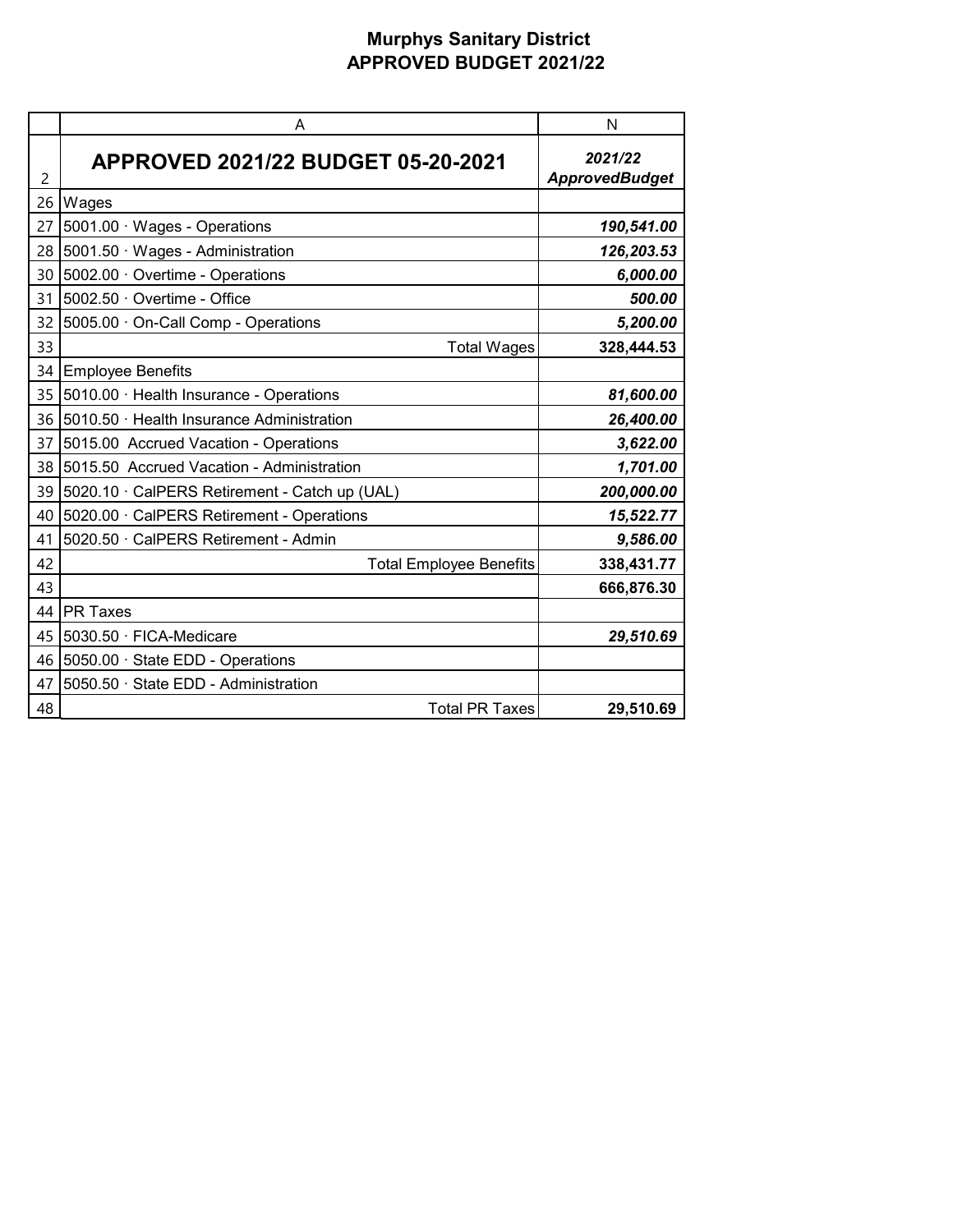|    | A                                               | N                                |
|----|-------------------------------------------------|----------------------------------|
| 2  | APPROVED 2021/22 BUDGET 05-20-2021              | 2021/22<br><b>ApprovedBudget</b> |
| 49 | <b>Workers' Compensation</b>                    |                                  |
| 50 | 5040.00 · Workers' Comp - Operation             | 31,000.00                        |
| 51 | 5040.50 · Workers' Comp - Administration        | 1,000.00                         |
| 52 | <b>Total Workman's Comp</b>                     | 32,000.00                        |
| 53 | <b>TOTAL EMPLOYEE</b>                           | 728,386.99                       |
| 54 | <b>OPERATIONS - Maint &amp; Repairs - Other</b> |                                  |
| 55 | $6001.10 \cdot R$ &M - Collection               | 3,000.00                         |
| 56 | $6001.20 \cdot R$ &M - Treatment                | 3,000.00                         |
| 57 | $6002.40 \cdot R$ &M - Truck                    | 4,000.00                         |
| 58 | 6003.40 · R&M - Tractor                         | 1,000.00                         |
| 59 | 6004.40 · R&M -Trailer pump                     | 500.00                           |
| 60 | 6005.40 · R&M - Hydro Equipment                 | 1,000.00                         |
| 61 | 6006.40 · R&M - Sml Tools & Equipment           | 1,000.00                         |
| 62 | Total Maint & Repairs - Other                   | 13,500.00                        |
| 63 | <b>OPERATIONS - Supplies</b>                    |                                  |
| 65 | 6010.00 · Equipment Rental                      | 350.00                           |
| 66 | 6011.00 · Gas-Oil-Fuel                          | 8,000.00                         |
| 68 | 6012.10 · Supplies - Collection                 | 1,500.00                         |
| 70 | 6012.20 · Supplies - Treatment                  | 35,000.00                        |
| 71 | 6013.00 · Safety Supplies -                     | 1,000.00                         |
| 73 | 6014.00 CIP Equipment Replacement               | 7,000.00                         |
| 74 | 6015.00 · Uniforms                              | 4,000.00                         |
| 75 | <b>Total Supplies</b>                           | 56,850.00                        |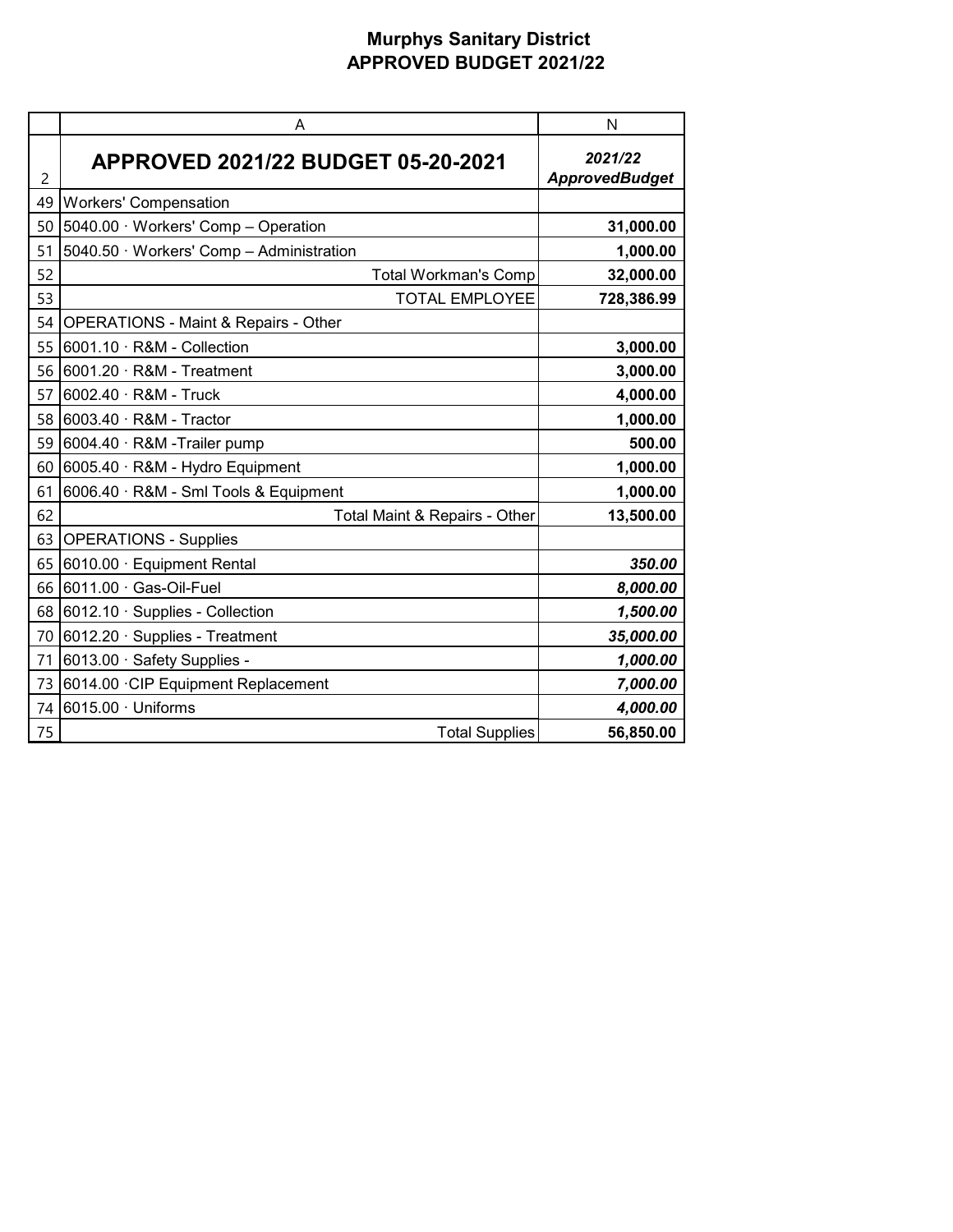|     | A                                      | N                                |
|-----|----------------------------------------|----------------------------------|
| 2   | APPROVED 2021/22 BUDGET 05-20-2021     | 2021/22<br><b>ApprovedBudget</b> |
| 76  | <b>OPERATIONS - Utilities</b>          |                                  |
| 77  | 6021.10 · Electric - Water             | 12,000.00                        |
| 78  | 6021.20 · Electric - Water - Dumpster  | 26,000.00                        |
| 80  | 6022.00 · Telephone - Cell - Internet  | 8,000.00                         |
| 81  | <b>Total Utilities</b>                 | 46,000.00                        |
| 82  | <b>OPERATIONS - Other</b>              |                                  |
| 83  | 6031.20 · Education Operations         | 3,000.00                         |
| 84  | 6032.20 · Research - Monitoring        | 24,000.00                        |
| 85  | 6033.00 · Answering Service            | 3,036.00                         |
| 86  | 6034.00 · Alarm\Security               | 6,881.00                         |
| 88  | <b>Total Other</b>                     | 36,917.00                        |
| 89  | <b>ADMINISTRATION - Rents - Leases</b> |                                  |
| 90  | 7050.10 · Rents & Leases - Collection  | 720.00                           |
| 91  | 7050.50 · Rents & Leases               | 7,800.00                         |
| 92  | <b>Total Rents - Leases</b>            | 8,520.00                         |
| 93  | <b>ADMINISTRATIVE - Supplies</b>       |                                  |
| 94  | 7011.00 Office Supplies - Operations   | 2,000.00                         |
| 95  | 7011.50 · Office Supplies - Admin      | 4,000.00                         |
| 96  | 7012.50 · Postage                      | 3,300.00                         |
| 97  | 7013.50 · Printing - Customer Outreach | 200.00                           |
| 98  | 7014.00 · Publications - Operations    | 200.00                           |
| 99  | 7015.50 · Office Equipment -           | 3,000.00                         |
| 100 | <b>Total Supplies</b>                  | 12,700.00                        |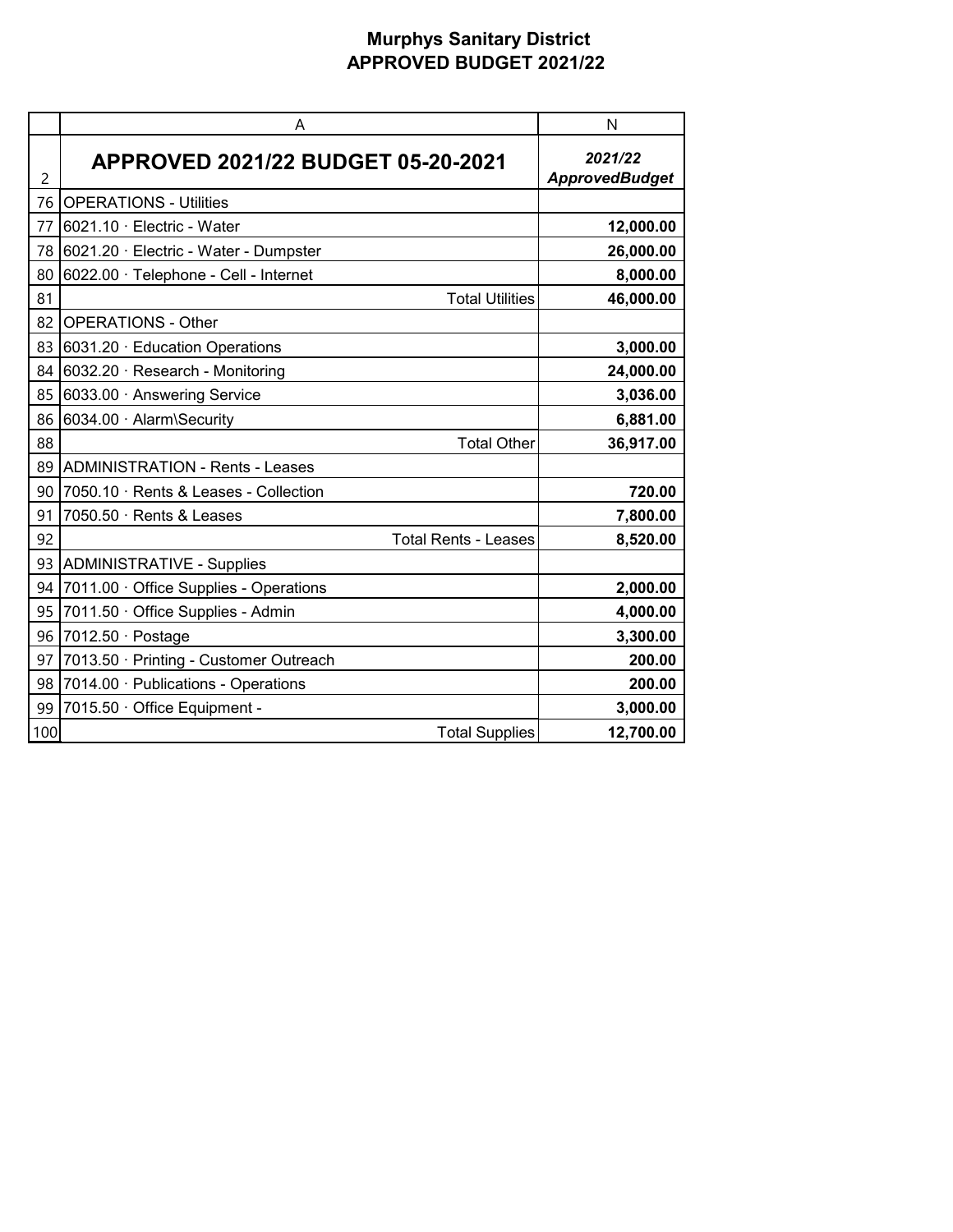|     | A                                          | N                                |
|-----|--------------------------------------------|----------------------------------|
| 2   | APPROVED 2021/22 BUDGET 05-20-2021         | 2021/22<br><b>ApprovedBudget</b> |
|     | 101 ADMINISTRATIVE - Utilities             |                                  |
|     | 102 7021.50 · Electric - Water             | 1,700.00                         |
|     | 103 7022.50 · Telephone-Internet Access    | 2,500.00                         |
| 104 | <b>Total Utilities</b>                     | 4,200.00                         |
|     | 105 ADMINISTRATIVE - Other                 |                                  |
|     | 106 7030.50 · Bank Charges - Vanco Fees    | 1,100.00                         |
|     | 107 7031.50 · County Lien Costs - Mileage  | 500.00                           |
|     | 109 7032.50 $\cdot$ Interest Expense       |                                  |
|     | $110$ 7034.50 $\cdot$ Education            | 3,000.00                         |
|     |                                            |                                  |
|     | $111$  7035.50 Memberships                 | 9,800.00                         |
| 112 | Grant Expenses - Force Main                | 25,000.00                        |
| 113 | <b>Total Other</b>                         | 39,400.00                        |
|     | 114 ADMINISTRATIVE - Insurance             |                                  |
|     | 115 7040.50 · Liability Ins                | 27,030.00                        |
| 116 | <b>Total Insurance</b>                     | 27,030.00                        |
|     | 117 ADMINISTRATIVE - Professional          |                                  |
|     | 118 7054.50 · Professional-Office Cleaning | 720.00                           |
|     | 119 7053.50 · Professional-Accounting      | 8,500.00                         |
|     | 120 7051.50 · Professional-Legal           | 4,780.00                         |
| 121 | 7052.50 · Board Expenses                   | 10,950.00                        |
| 122 | <b>Total Professional</b>                  | 24,950.00                        |
|     | 123 ADMINISTRATIVE - License - Permits     |                                  |
|     | 124 7070.00 · State Permits                | 31,000.00                        |
|     | 125 7071.20 · Plan Check Permits           | 3,000.00                         |
| 126 | <b>Total License Permits</b>               | 34,000.00                        |